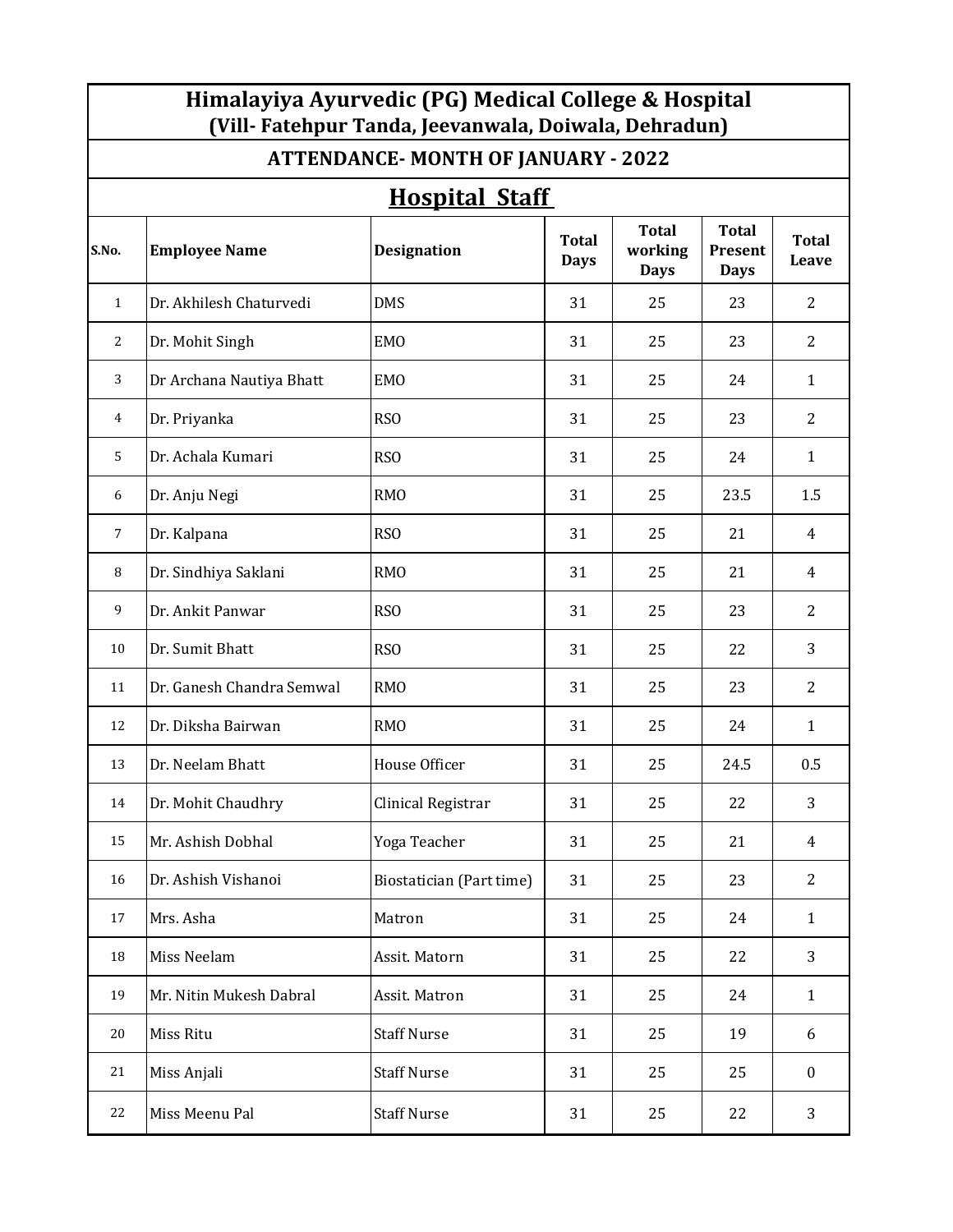| Himalayiya Ayurvedic (PG) Medical College & Hospital<br>(Vill- Fatehpur Tanda, Jeevanwala, Doiwala, Dehradun) |                                            |                              |                             |                                        |                                               |                  |  |  |
|---------------------------------------------------------------------------------------------------------------|--------------------------------------------|------------------------------|-----------------------------|----------------------------------------|-----------------------------------------------|------------------|--|--|
|                                                                                                               | <b>ATTENDANCE- MONTH OF JANUARY - 2022</b> |                              |                             |                                        |                                               |                  |  |  |
|                                                                                                               | <b>Hospital Staff</b>                      |                              |                             |                                        |                                               |                  |  |  |
| S.No.                                                                                                         | <b>Employee Name</b>                       | <b>Designation</b>           | <b>Total</b><br><b>Days</b> | <b>Total</b><br>working<br><b>Days</b> | <b>Total</b><br><b>Present</b><br><b>Days</b> | Total<br>Leave   |  |  |
| 23                                                                                                            | Miss Anupama Mamgain                       | <b>Staff Nurse</b>           | 31                          | 25                                     | 22                                            | 3                |  |  |
| 24                                                                                                            | Miss Deeksha Ramola                        | <b>Staff Nurse</b>           | 31                          | 25                                     | 25                                            | $\boldsymbol{0}$ |  |  |
| 25                                                                                                            | Miss Sonam Negi                            | <b>Staff Nurse</b>           | 31                          | 25                                     | 24                                            | $\mathbf{1}$     |  |  |
| 26                                                                                                            | Miss Nitika Shah                           | <b>Staff Nurse</b>           | 31                          | 25                                     | 24                                            | $\mathbf{1}$     |  |  |
| 27                                                                                                            | Miss Kanchan Rani                          | <b>Staff Nurse</b>           | 31                          | 25                                     | 20                                            | 5                |  |  |
| 28                                                                                                            | Miss Arti                                  | <b>Staff Nurse</b>           | 31                          | 25                                     | 25                                            | $\boldsymbol{0}$ |  |  |
| 29                                                                                                            | Miss Anam Nisha                            | <b>Staff Nurse</b>           | 31                          | 25                                     | 23                                            | $\overline{2}$   |  |  |
| 30                                                                                                            | Miss Ritu yadav                            | <b>Staff Nurse</b>           | 31                          | 25                                     | 24                                            | $\mathbf{1}$     |  |  |
| 31                                                                                                            | Anjlai Upadhyay                            | <b>Staff Nurse</b>           | 31                          | 25                                     | 25                                            | $\boldsymbol{0}$ |  |  |
| 32                                                                                                            | Mrs. Surendra Kaur                         | Ward Aayah                   | 31                          | 25                                     | 24                                            | $\mathbf{1}$     |  |  |
| 33                                                                                                            | Mr. Devi Prasad                            | Ward Boy                     | 31                          | 25                                     | 24                                            | $\mathbf{1}$     |  |  |
| 34                                                                                                            | Mr. Rajendra Singh Rawat                   | Ward Boy                     | 31                          | 25                                     | 25                                            | $\boldsymbol{0}$ |  |  |
| 35                                                                                                            | Mr. Janardhan Bhatt                        | Ward Boy                     | 31                          | 25                                     | 22                                            | 3                |  |  |
| 36                                                                                                            | Mr. Sandeep Singh                          | Ward Boy                     | 31                          | 25                                     | 24                                            | $\mathbf{1}$     |  |  |
| 37                                                                                                            | Mrs. Anulekha Saklani                      | Ward Aayah                   | 31                          | 25                                     | 24                                            | $\mathbf{1}$     |  |  |
| 38                                                                                                            | Mr. Vivek                                  | Ward Boy                     | 31                          | 25                                     | 21                                            | $\overline{4}$   |  |  |
| 39                                                                                                            | Mr. Akash Chauhan                          | Pharmacist                   | 31                          | 25                                     | 23.5                                          | 1.5              |  |  |
| 40                                                                                                            | Mr. Naveen Singh                           | Pharmacist                   | 31                          | 25                                     | 24                                            | $\mathbf{1}$     |  |  |
| 41                                                                                                            | Mr. Pushpendra Kothari                     | Pharmacist                   | 31                          | 25                                     | 25                                            | $\boldsymbol{0}$ |  |  |
| 42                                                                                                            | Mr. Dinesh Kumar                           | Pharmacist                   | 31                          | 25                                     | 23                                            | $\overline{2}$   |  |  |
| 43                                                                                                            | Mr. Rakesh Saini                           | Dresser                      | 31                          | 25                                     | 25                                            | $\boldsymbol{0}$ |  |  |
| 44                                                                                                            | Amit Singh                                 | Dresser                      | 31                          | 25                                     | 22                                            | 3                |  |  |
| 45                                                                                                            | Mr. Hari Kirshan Nawani                    | Supervisor/Store<br>Incharge | 31                          | 25                                     | 25                                            | $\boldsymbol{0}$ |  |  |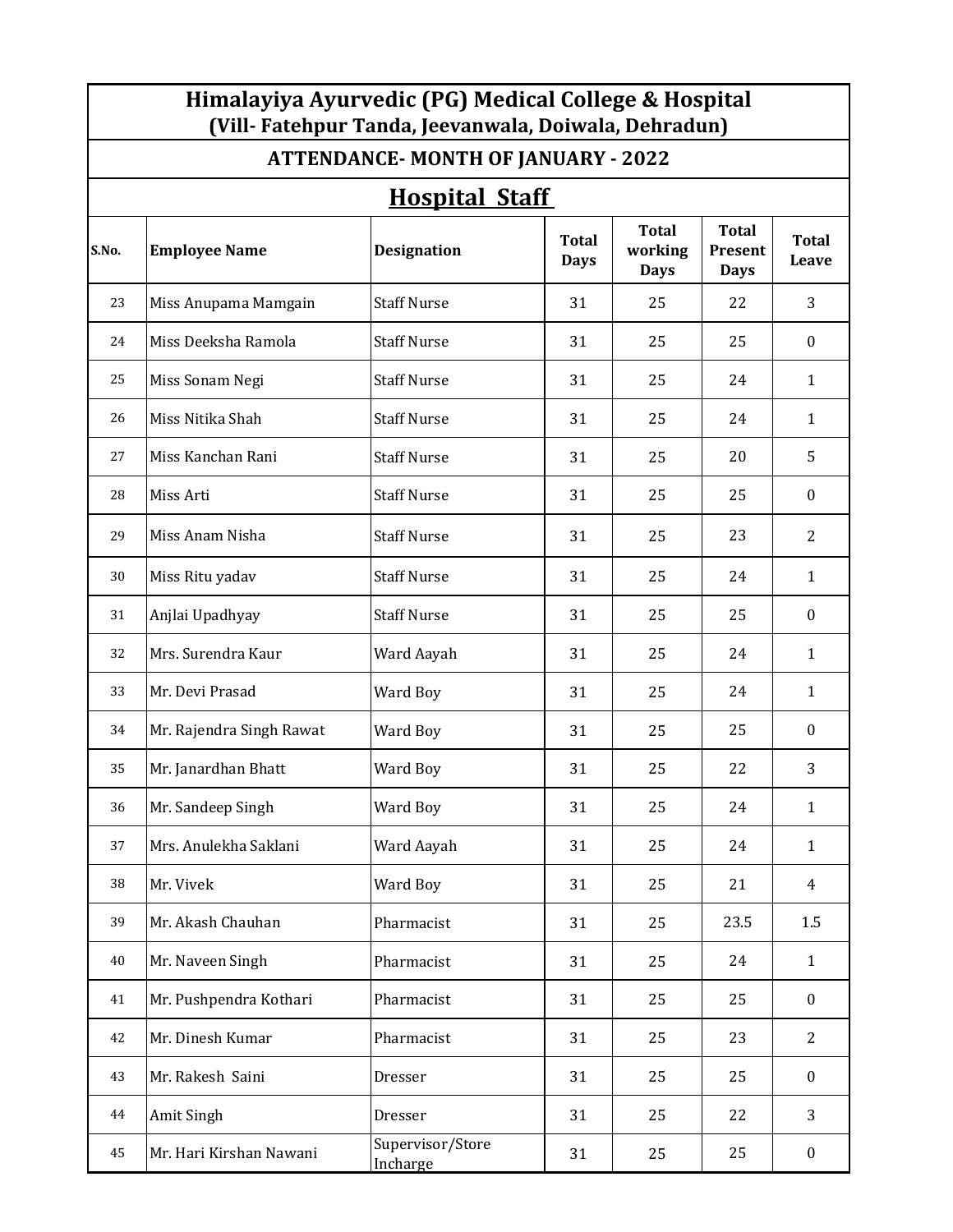| Himalayiya Ayurvedic (PG) Medical College & Hospital<br>(Vill-Fatehpur Tanda, Jeevanwala, Doiwala, Dehradun) |                                            |                                            |                             |                                        |                                        |                       |  |  |
|--------------------------------------------------------------------------------------------------------------|--------------------------------------------|--------------------------------------------|-----------------------------|----------------------------------------|----------------------------------------|-----------------------|--|--|
|                                                                                                              | <b>ATTENDANCE- MONTH OF JANUARY - 2022</b> |                                            |                             |                                        |                                        |                       |  |  |
|                                                                                                              | <b>Hospital Staff</b>                      |                                            |                             |                                        |                                        |                       |  |  |
| S.No.                                                                                                        | <b>Employee Name</b>                       | <b>Designation</b>                         | <b>Total</b><br><b>Days</b> | <b>Total</b><br>working<br><b>Days</b> | <b>Total</b><br>Present<br><b>Days</b> | <b>Total</b><br>Leave |  |  |
| 46                                                                                                           | Mr. Puran Chandra                          | Office Staff (Computer<br>Operator)        | 31                          | 25                                     | 25                                     | $\boldsymbol{0}$      |  |  |
| 47                                                                                                           | Miss Madhu Maurya                          | <b>Office Staff (Computer</b><br>Operator) | 31                          | 25                                     | 23                                     | $\overline{2}$        |  |  |
| 48                                                                                                           | Mr. Ashish Dhiman                          | Radiographer Tech.                         | 31                          | 25                                     | 23                                     | 2                     |  |  |
| 49                                                                                                           | Mr. Kamal Prakash                          | Panchkarma Asst.                           | 31                          | 25                                     | 24                                     | $\mathbf{1}$          |  |  |
| 50                                                                                                           | Mr. Girish Pathak                          | Panchkarma Asst.                           | 31                          | 25                                     | 24                                     | $\mathbf{1}$          |  |  |
| 51                                                                                                           | Miss Poonam                                | Panchkarma Asst.                           | 31                          | 25                                     | 24                                     | $\mathbf{1}$          |  |  |
| 52                                                                                                           | Miss Pragati Panwar                        | Panchkarma Tech.                           | 31                          | 25                                     | 25                                     | $\boldsymbol{0}$      |  |  |
| 53                                                                                                           | Anita                                      | Panchkarma Nurse                           | 31                          | 25                                     | 18.5                                   | 6.5                   |  |  |
| 54                                                                                                           | Mr. Jitendra Kumar                         | OT Att.                                    | 31                          | 25                                     | 23                                     | $\overline{2}$        |  |  |
| 55                                                                                                           | Mr. Guru Prasad                            | OT Att.                                    | 31                          | 25                                     | 24                                     | $\mathbf{1}$          |  |  |
| 56                                                                                                           | Kiran Rawat                                | Nurse OTP                                  | 31                          | 25                                     | 21.5                                   | 3.5                   |  |  |
| 57                                                                                                           | Mrs. Neha Pal                              | Midwife                                    | 31                          | 25                                     | $\boldsymbol{0}$                       | 25(LWP)               |  |  |
| 58                                                                                                           | Mrs. Sonal Gairola                         | Mircobiologist                             | 31                          | 25                                     | 24                                     | $\mathbf{1}$          |  |  |
| 59                                                                                                           | Miss Ruchi                                 | Lab Tech.                                  | 31                          | 25                                     | 21                                     | 4                     |  |  |
| 60                                                                                                           | Priti Bhardwaj                             | Lab Tech.                                  | 31                          | 25                                     | $\mathbf{1}$                           | 24(LWP)               |  |  |
| 61                                                                                                           | Mrs. Meena Devi                            | Peon / Attendant                           | 31                          | 25                                     | 25                                     | $\boldsymbol{0}$      |  |  |
| 62                                                                                                           | Mrs. Pareshwari Devi                       | Peon/Attendant                             | 31                          | 25                                     | 25                                     | $\boldsymbol{0}$      |  |  |
| 63                                                                                                           | Mrs. Urmila Devi                           | Worker                                     | 31                          | 25                                     | 20                                     | 5                     |  |  |
| 64                                                                                                           | Mrs. Santosh                               | Worker                                     | 31                          | 25                                     | 23                                     | $\overline{2}$        |  |  |
| 65                                                                                                           | Mr. Aparijta Pant                          | Pharmacologist                             | 31                          | 25                                     | $\boldsymbol{0}$                       | 25                    |  |  |
| 66                                                                                                           | Miss Kriti                                 | Biochemist                                 | 31                          | 25                                     | 23.5                                   | 1.5                   |  |  |
| 67                                                                                                           | Mr. Om Prakash Bhatt                       | Driver                                     | 31                          | 25                                     | 24                                     | $\mathbf{1}$          |  |  |